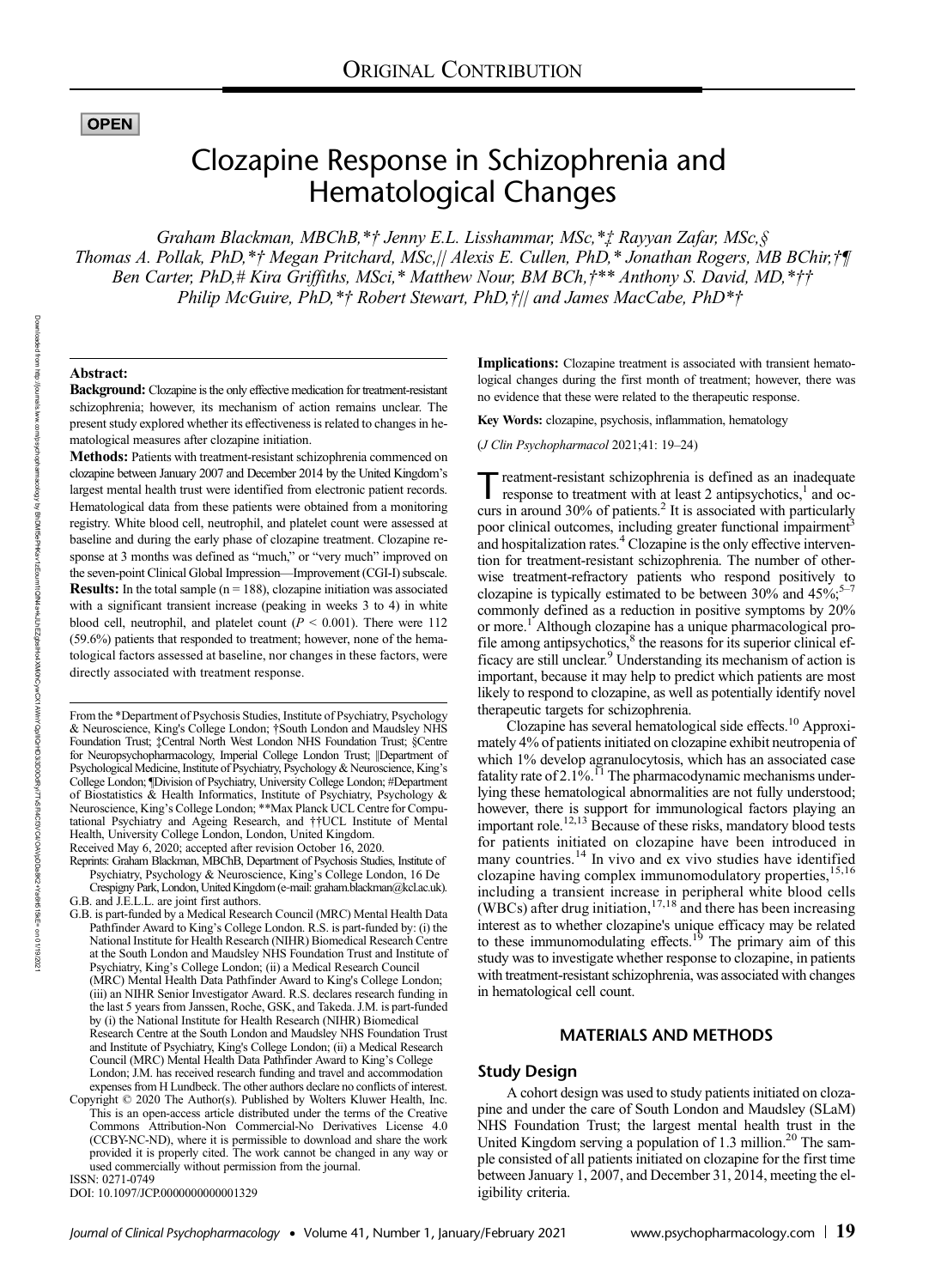Inclusion criteria required patients to be aged 18 to 65 years and have a clinical diagnosis of schizophrenia spectrum disorder (F2X) according to the International Classification of Diseases,  $10<sup>th</sup>$  Edition (F20-F29, inclusive) and be treated with clozapine for a minimum of 12 weeks. Patients were required to have undergone a pre-clozapine blood test (up to 10 days before initiation). As our primary objective was to explore temporal changes in hematological indices during the window of interest, patients were also required to have undergone a minimum of 12 blood tests (for assessment of full blood count) during the first 12 weeks of treatment. This period was chosen to closely align with the 3-month period over which response to clozapine was assessed.

Clinical data were extracted using the SLaM NHS Foundation Trust Biomedical Research Centre Clinical Record Interactive Search (CRIS).<sup>21</sup> This tool searches a research repository of real-time, anonymized data derived from the electronic health records of patients treated within SLaM. Data are organized in the form of structured and unstructured free-text fields. Eligible patients were identified from CRIS using two natural language processing applications. The first identified patients with a diagnosis of schizophrenia spectrum disorder (F2X), and the second identified the subgroup of patients initiated on clozapine during the window of interest. These applications were developed using General Architecture for Text Engineering, a Java suite application which enables development of language processors capable of interpreting corpus linguistics and syntax, which has been extensively applied to mental health research.<sup>22</sup>

As part of the United Kingdom's mandatory monitoring protocol, all patients initiated on clozapine underwent a baseline blood test for hematological indices (WBC, neutrophil, and platelet count) followed by weekly blood tests during the first 18 weeks of treatment. Using a patient-specific 7-digit code, clinical records identified through CRIS were linked to the Zaponex Treatment Access System (ZTAS); a dedicated hematological monitoring database for patients treated on clozapine (ZAPONEX; Teva UK, Harlow, United Kingdom). After titration, the regular prescribed daily dose of clozapine was decided by the treating clinician, based on clinical effectiveness and tolerability.

The study was performed under a preexisting approval for CRIS as a data resource for secondary analysis by Oxford Research Ethics Committee C (reference 18/SC/0372) and adhered to the Strengthening the Reporting of Observational Studies in Epidemiology guidelines for reporting cohort studies. $^{23}$ 

# Data Extraction

Sex, ethnicity, age (at clozapine initiation), duration of psychosis, and schizophrenia subtype were extracted from structured fields. Clozapine dose (closest to 12 weeks after initiation), prescription of lithium (within 7 days before commencing clozapine, or during the window of interest), body mass index, and smoking status (both closest to clozapine initiation) were extracted using natural language processing applications. Of included patients, 30% also had variables extracted manually to verify accuracy. Potential confounders and effect modifiers were recorded from the clinical database. Values for WBC, neutrophil, and platelet count were retrieved from ZTAS. Retrospective clinical assessments were performed by two researchers based on electronic health records using the Clinical Global Impression (CGI) scale, a research-tool developed to assess change in global functioning relative to baseline.<sup>24,25</sup> The CGI Improvement (CGI-I) subscale measures change in symptom severity from baseline on a seven-point Likert-type scale ranging from "very much improved" to "very much worse." The CGI-I scores for each patient were rated independently by

two researchers blind to hematological status with inter-rater agreement measured using intraclass correlation coefficient (ICC).

## Primary Outcome—Treatment Response

The primary outcome was treatment response, as measured by the CGI-I score at 3 months after clozapine initiation. This interval was chosen based on evidence that treatment response is typically demonstrated by this period.<sup>26,27</sup> A treatment responder was defined a priori as "very much improved" or "much improved" (CGI-I score of 1 to 2), whereas a non-responder was defined as "minimally improved" to "very much worse" (CGI-I score of 3 to 7). $^{25}$ 

## Hematological Variables

The pre-clozapine full blood count test was used to characterize baseline WBC, neutrophil, and platelet count. Hematological changes after clozapine initiation were characterized in three ways. First, maximum values over the 12-week period, and the week in which they occurred, were ascertained for each patient. Second, area under the curve (AUC), following the trapezoidal rule method, was calculated to estimate change in cell count between adjacent blood test intervals. Cumulative AUC (based on the sum of all AUCs between blood test intervals between baseline and week 12) was then calculated to estimate clozapine associated change. For maximum cell count and cumulative AUC, absolute and adjusted values were derived. The adjusted maximum cell count was calculated by subtracting the pre-clozapine baseline cell count from the maximum value, whereas the adjusted cumulative AUC was calculated by multiplying the pre-clozapine baseline value by the number of blood test intervals (ie, 12) and then subtracting this value from the absolute cumulative AUC.

#### Data Analysis

Baseline demographic, clinical and hematological characteristics for the cohort were described for completeness and to clarify the external validity. Correlations between baseline WBC, neutrophil and platelet count were assessed using Pearson correlation coefficient. A repeated-measures analysis of variance, with cell count as the dependent variable and time as the independent variable, assessed change over time for all 3 cell types. A Bonferroni correction was applied to adjust for multiplicity. Clinicodemographic characteristics were compared across treatment response groups (responders vs non-responders) using a Student's t test for continuous variables and a  $\chi^2$  test for categorical variables. Univariable and multivariable (adjusted for age and clozapine dose) logistic regression analyses were performed to examine associations between hematological variables and treatment response. For all analyses, 95% CIs were calculated with an associated P value. Analysis was carried out using SPSS Statistics for Windows version 23 (IBM Corp. Released 2015. IBM SPSS Statistics for Windows, Version 23.0; IBM Corp, Armonk, NY).

## Population Under Investigation and Missing Data

The population under investigation consisted of patients with treatment-resistant schizophrenia commenced on clozapine for a minimum of 3 months. A complete-case analysis approach was used with regards missing data of the key variables, namely, hematological variables and treatment response.

#### Sensitivity Analysis

In secondary analysis, statistical tests were repeated after excluding patients with clinically elevated WBCs at baseline  $(>11 \times 10^9$ /L), to explore the possible impact of non-clozapine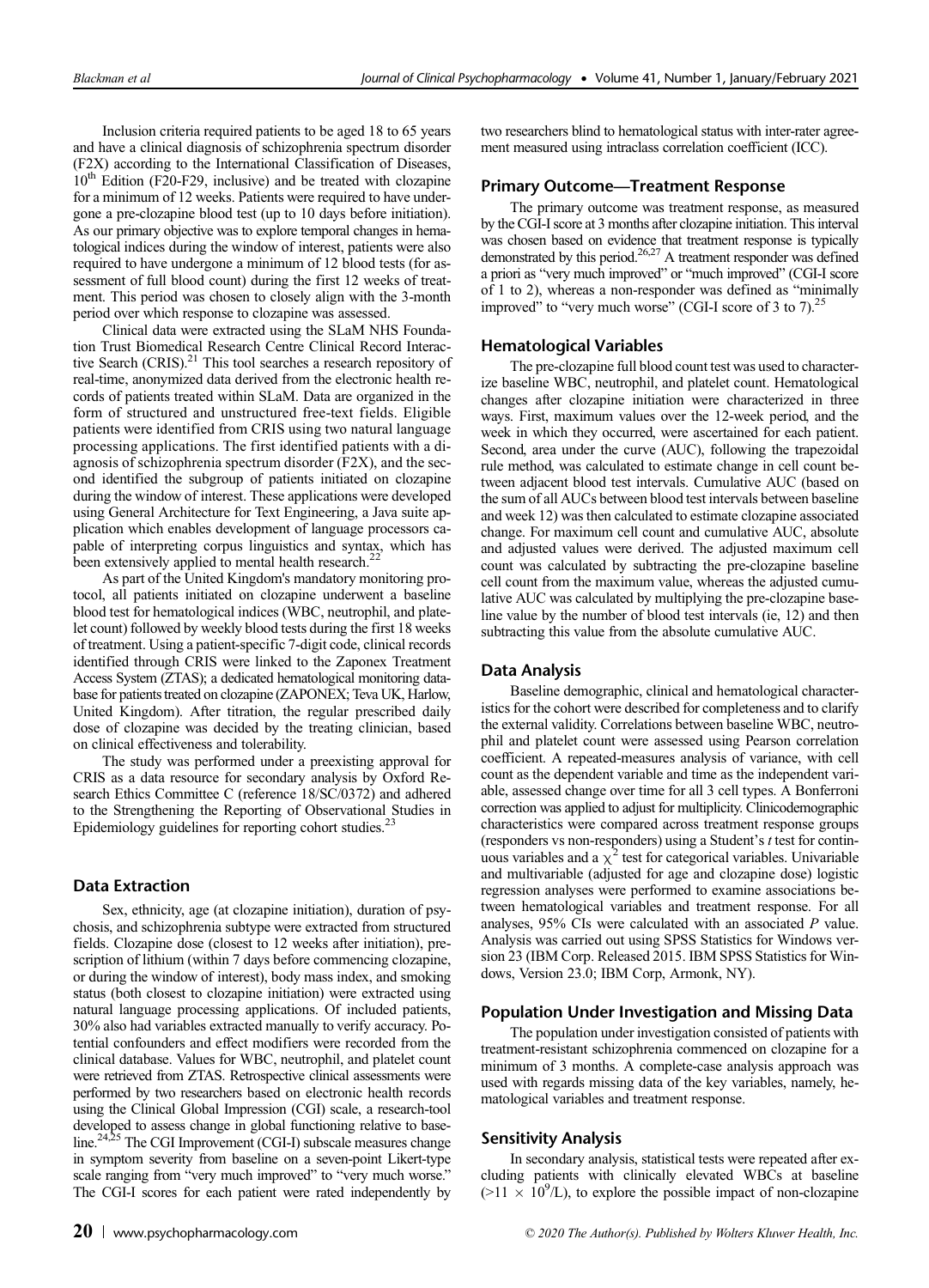related factors mediating hematological profile, such as a concomitant infection.

## **RESULTS**

#### Population Characteristics

A total of 188 patients with treatment-resistant schizophrenia initiated on clozapine during the defined window met eligibility criteria. The mean age of included patients was 36.0 years  $(SD = 10.1)$  and 32.5%  $(61/188)$  were women. All patients followed a standard clozapine titration, starting at 12.5 mg daily in accordance with the Maudsley Prescribing Guidelines in Psychiatry.28 The mean clozapine dose at 12 weeks was 310 mg  $(SD = 132 \text{ mg})$ . Table 1 summarizes the demographic and clinical characteristics of the sample.

# Hematological Characteristics of the Whole Sample

The mean interval between blood tests was  $6.9 \text{ days (SD} = 2.0);$ in line with patients undergoing a weekly blood test, as per guidelines.28 At baseline, 25 (13.3%) patients had a WBC count above the reference range (>11.0  $\times$  10<sup>9</sup>/L). There was a mild positive correlation between platelet count and WBC ( $r^2 = 0.10$ ), as well as neutrophil count  $(r^2 = 0.08)$ .

Peak cell count, based on modal average, occurred in the third week of treatment for WBC and neutrophils, and the fourth week of treatment for platelets (see Fig. 1). A Bonferonni-corrected repeated measures analysis of variance revealed peak cell count was significantly elevated from baseline for WBC (MD, 3.0; 95% CI, 2.6–3.4; P < 0.001), neutrophil (MD, 2.7; 95% CI, 2.4–3.07;  $P \le 0.001$ ), and platelet count (MD, 84.3; 95% CI,  $72.6-95.9$ ;  $P < 0.001$ ). By the 12th week of treatment, there was no significant difference from baseline for any of the cell types ( $P > 0.05$ ).

One hundred and twelve (59.6%) patients responded to treatment, based on CGI-I score at 3 months with excellent interrater agreement observed (ICC, 0.91; 95% CI, 0.87–0.94). Table 1



FIGURE 1. Temporal profile of WBC, neutrophil (left y axis), and platelet (right y axis) counts for all patients initiated on clozapine displayed as change from baseline. Error bars represent  $\pm$  1 standard error.

describes the demographic and clinical characteristics stratified by treatment response. The only difference between the groups was sex, with women (72.1%) more likely to respond than men  $(53.5\%) (P = 0.02).$ 

## Hematological Variables and Treatment Response

Mean cell count for WBC, neutrophils and platelets for responders and non-responders are plotted in Figure 2. In logistic regression models, baseline and peak cell count were not significantly associated with treatment response. In addition, cumulative AUC did not significantly predict treatment response.

#### **DISCUSSION**

## Summary of Main Findings

To our knowledge, this is the largest study to have investigated the relationship between hematological measures and the response

TABLE 1. Demographic and Clinical Characteristics (Whole Cohort and Stratified by Treatment Response)

|                                    | All Patients ( $N = 188$ ) | <b>Responders</b><br>$(n = 112, 59.6\%)$ | Non-responders<br>$(n = 76, 40.4\%)$ | <b>Mean Difference</b><br>$(95\% \text{ C}I)$ | P       |
|------------------------------------|----------------------------|------------------------------------------|--------------------------------------|-----------------------------------------------|---------|
|                                    |                            |                                          |                                      |                                               |         |
| Sex $(F/M)$ , n $(\%)$             | 61(32.5)/127(67.6)         | 44 (39.3)/68 (60.7)                      | 17(22.4)/59(77.6)                    |                                               | $0.02*$ |
| Age (SD), years                    | 36(10.1)                   | 35.9(10.6)                               | 36.1(9.4)                            | $0.2$ (-1.8, 2.1)                             | 0.90    |
| Clozapine dose (SD), mg            | 310.1 (132.1)              | 295.4 (127.6)                            | 331.2 (136.2)                        | 35.8 (33.9, 37.8)                             | 0.09    |
| Lithium (yes/no), $n$ (%)          | 13(6.9)                    | 8(7.1)                                   | 5(6.6)                               | N/A                                           | 0.88    |
| BMI (SD) $(kg/m2)$                 | 28.3(6.4)                  | 28.6(6.6)                                | 28.2(6.1)                            | $0.4 (-1.6, 2.4)$                             | 0.72    |
| Ethnicity $n$ $\frac{6}{6}$        |                            |                                          |                                      |                                               |         |
| White                              | 79 (42)                    | 48 (42.9)                                | 31(40.8)                             |                                               |         |
| <b>Black</b>                       | 83 (44.2)                  | 47(42.0)                                 | 36(47.4)                             |                                               | 0.70    |
| Other                              | 26(13.8)                   | 17(15.2)                                 | 9(11.8)                              |                                               |         |
| Smoking (yes/no) n $(\frac{9}{6})$ | 148(78.7)/40(21.3)         | 88(78.6)/24(21.4)                        | 60(79)/16(21.1)                      |                                               | 0.95    |
| Diagnosis $n$ $\frac{9}{6}$        |                            |                                          |                                      |                                               |         |
| Schizophrenia                      | 170 (90.4)                 | 104(91.2)                                | 66 (89.2)                            |                                               |         |
| Other F2X diagnosis                | 18(9.6)                    | 10(8.8)                                  | 8(10.8)                              |                                               |         |
| Duration of psychosis (SD), years  | 3.3(2.7)                   | 3.4(2.8)                                 | 2.9(2.7)                             | $0.5(-0.8,1.9)$                               | 0.42    |

Mean and standard deviation reported for continuous variables (age, clozapine dose, BMI, duration of psychosis). Count and percentages reported for categorical variables (sex, lithium use, ethnicity, smoking, primary psychiatric diagnosis). The duration of psychosis was defined as the interval from first diagnosis of a psychotic disorder to clozapine initiation. For continuous variables, the mean difference between treatment responders and non-responders was calculated alongside 95% CI. P values indicate the results of Student t test for continuous variables and  $\chi^2$  test for categorical variables comparing responder and non-responder subsamples.

BMI, body mass index.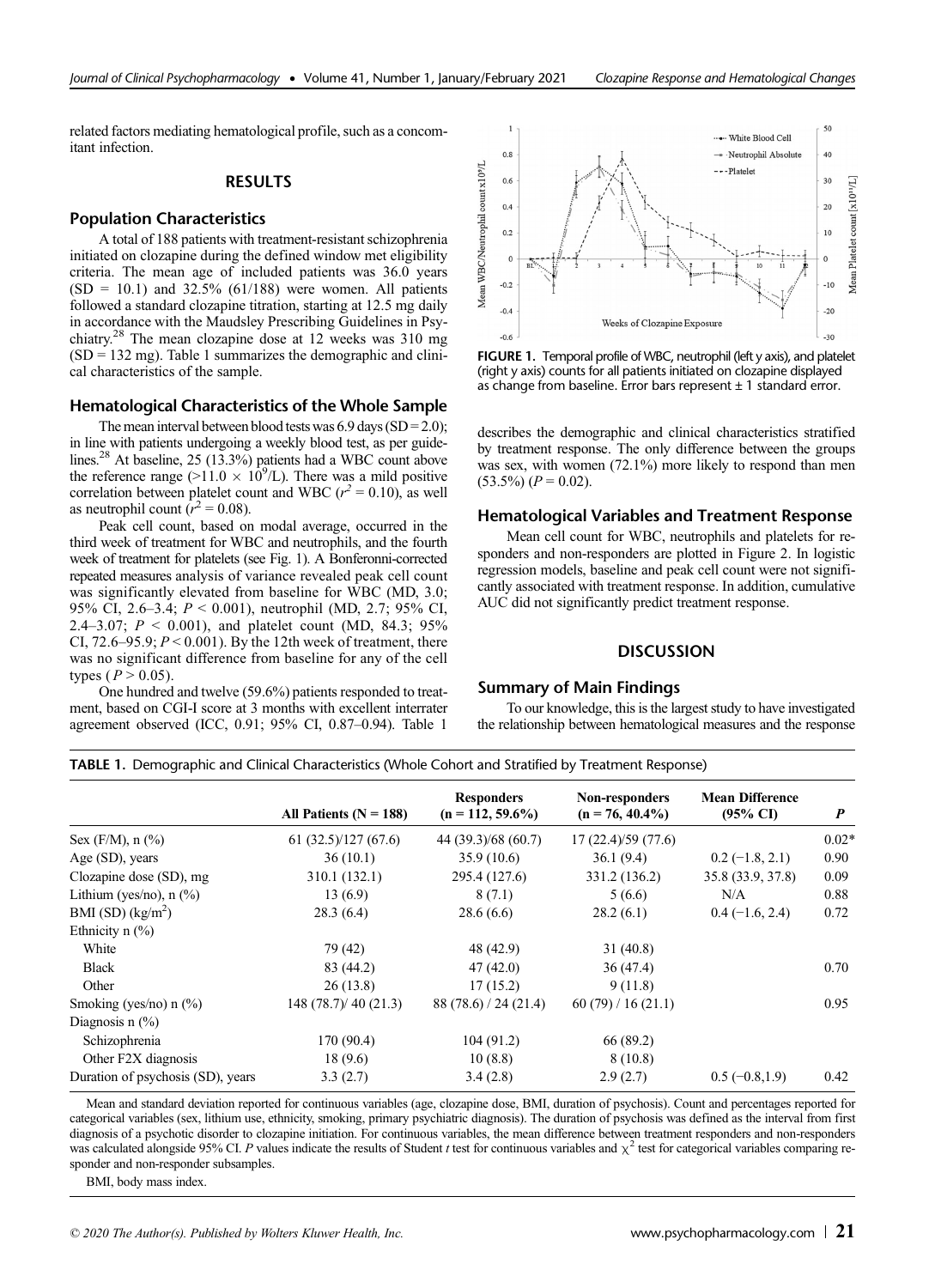

FIGURE 2. Temporal profile of WBC (top panel), neutrophil (middle panel), and platelet (lower panel) counts by treatment response as change from baseline. Error bars represent  $\pm$  1 standard error.

to clozapine. We did not find a relationship between WBC, neutrophil count or platelet count and treatment response at 12 weeks.

## Early Hematological Effects of Clozapine

Consistent with data from previous clinical studies,  $17,18$  there was a transient rise in the level of WBCs, neutrophils, and platelets after clozapine initiation. Cell counts peaked in weeks 3 to 4; however, by the 12th week of treatment, cell counts did not differ significantly from baseline. Although an observational study cannot provide evidence of causality, the close temporal relationship with the start of treatment is consistent with these hematological changes being clozapine-induced. How clozapine could give rise to this response remains to be fully explained, although the growth factor, granulocyte-colony stimulating factor (G-CSF) has been postulated to play a role.<sup>29</sup> The rise across hematological cell types is consistent with clozapine acting on cells before differentiation,17 although interpretation is limited by the restricted number of cell types assessed.

Clozapine is an antagonist of dopaminergic, serotoninergic, adrenalinergic, histaminergic, and muscarinic receptors.<sup>30</sup> Clozapine also has a range of effects on the immune system, including elevating interleukin (IL)-4 and IL-2 receptor levels and reducing IL-10 and interferon-y levels.<sup>15,31</sup> Evidence suggests that clozapine

may exert these effects by binding to neurotransmitter receptors within bone marrow and peripheral hematological cells.<sup>3</sup>

# Immune System and Predictors of Treatment Response

Converging lines of evidence support a role for the immune system in schizophrenia.<sup>33</sup> Immune activation, as a result of infections in early life, is a risk factor for later psychosis<sup>34,35</sup> as are several autoimmune diseases.36 Genome-wide association studies indicate that the strongest genetic association with schizophrenia involves the major histocompatibility complex locus. $37$  Patients experiencing acute psychosis have also been shown to have elevated inflammatory markers.<sup>38,39</sup>

Although it has been speculated that the immunomodulatory properties of clozapine may play a role in its unique efficacy, this was not supported by our findings. To our knowledge, only one study has investigated the relationship between peripheral hematological markers and clozapine response. This study found an association between a reduction in positive psychotic symptoms and a lower neutrophil count at 8 weeks, whereas a reduction in negative symptoms was associated with lower WBC count.<sup>40</sup> In contrast, we did not find an association between changes in WBC (or neutrophil) count and treatment response, although we did not assess changes in positive and negative symptoms separately.

The finding that women were more likely to respond to clozapine than men is consistent with previous research, $41$  although the reason for this remains unclear. The metabolism of clozapine is known to differ by sex, with women exhibiting higher plasma concentrations when controlling for dose.<sup> $42,43$ </sup> It is, therefore, possible that the sex effect may reflect differences in circulating clozapine concentration. In the present study, male patients were also more likely to be smokers, which may have also contributed toward lower clozapine plasma concentrations.44–<sup>46</sup>

#### **Strengths**

This is the largest study to date to have explored the relationship between hematological markers and treatment response to clozapine. The serial measurement of hematological markers at weekly intervals provided a high degree of temporal resolution. In addition, patients were identified from a monitoring database; therefore, the sample can be considered highly representative of the patient population. As all patients in the United Kingdom are required (as per national guidelines) to undergo regular hematological testing while on clozapine, a high level of data completeness was ascertained. Finally, we were able to model hematological changes relative to each patient's pre-clozapine blood test, thereby providing an individualized reference point to measure change.

## Limitations

The study was limited to a small number of hematological markers. A wider array of indices would have been informative to further elucidate the immune response associated with clozapine. Measurement of acute-phase proteins, differential WBC count and cytokine levels are recommended for inclusion in future research.47 Assessment of treatment response was performed retrospectively, based on electronic patient records. However, we were able to demonstrate a high level of concordance between raters, and treatment response was assessed blind to hematological indices. Although the pre-clozapine blood test provided an individualized reference point, natural variations in hematological markers are likely to have introduced a degree of imprecision. We excluded patients whose clozapine was discontinued before 3 months, which may have biased the sample in favor of treatment responders. Data on the use of other antipsychotic medication was unavailable,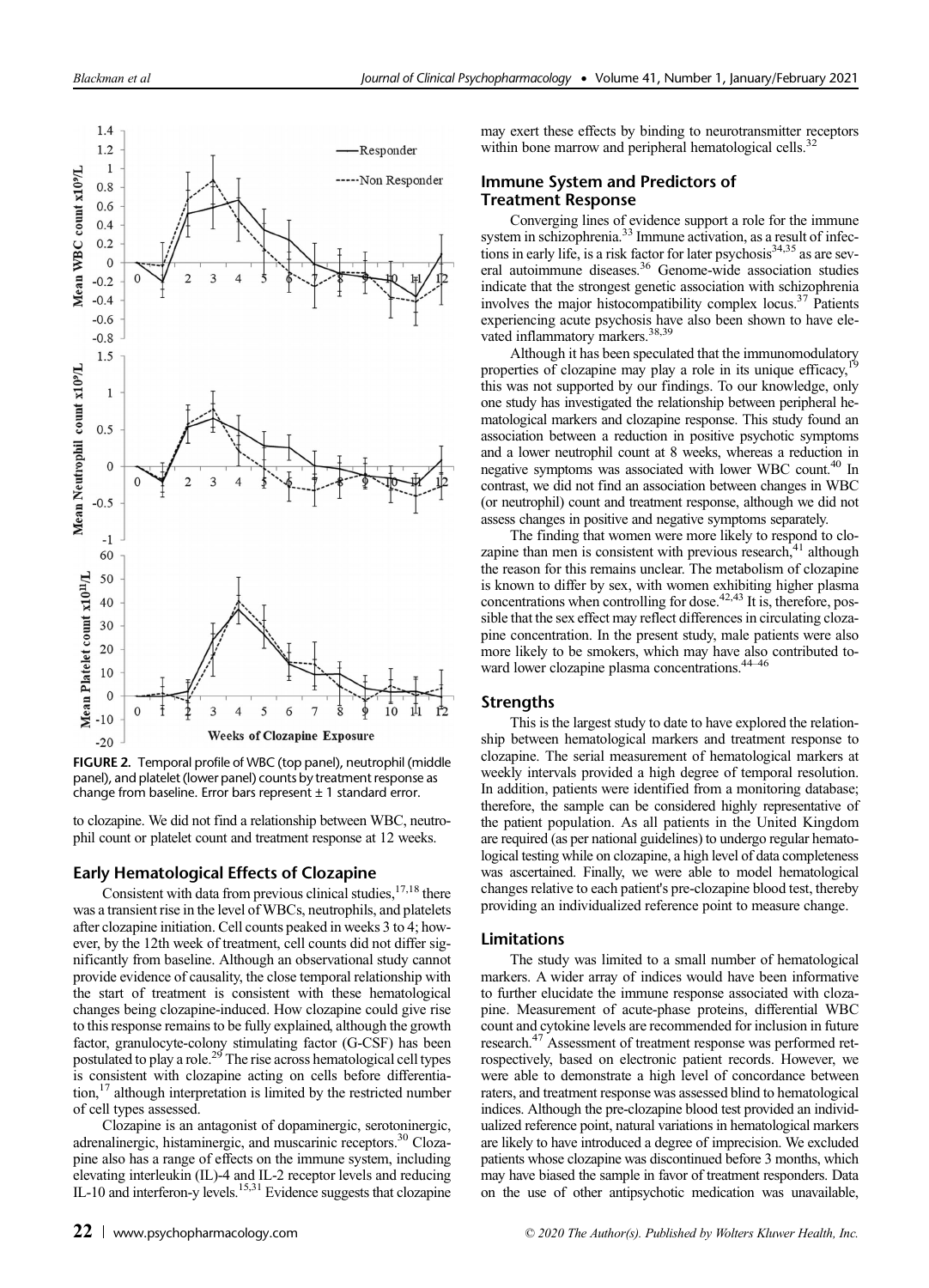therefore, the potential effects of cross-titration could not be explored. A power analysis was not performed; therefore, it is possible that our study was underpowered to detect a difference between groups. Plasma clozapine levels were not available for analysis. Finally, the study was retrospective, naturalistic and did not include a comparator group.<sup>18</sup> Therefore, there were several potential confounders, such as concomitant medication, which could not be controlled.

#### Contributions

Although several studies have investigated the hematological effects of clozapine in relation to its side effects, this is the largest study to have explored the association between hematological profile and treatment response in some detail and with statistical rigor. As such, the study contributes toward a better understanding of the mechanism of action of clozapine. At present, assessment of treatment response to antipsychotic medication in patients with schizophrenia can only be determined empirically, after a lengthy trial of medication. The identification of candidate biological markers to predict treatment response, so-called treatment biomarkers, would be a major advance in moving toward a personalized approach to psychiatry. This is particularly relevant with regards commencing clozapine, where at present, patients who do not respond are nevertheless exposed to potentially serious side effects.

### **CONCLUSIONS**

The study identified a transient increase in WBC, neutrophil, and platelet count closely associated with clozapine initiation in a sample of patients with treatment-resistant schizophrenia. Although the study provides evidence in support of clozapine having early hematological effects, despite thorough investigation, these changes were not found to predict treatment response.

#### ACKNOWLEDGMENTS

The authors thank Joseph Thompson PhD, Sophie Legge PhD, Joanne Clark PhD and Johnny Downs PhD for performing the retrospective clinical assessments reported in this study.

#### AUTHOR DISCLOSURE INFORMATION

Previous presentations: Poster presented at The British Neuropsychiatry Association annual meeting, London, United Kingdom, March 7–9, 2019 and the Schizophrenia International Research Society (SIRS) conference, Orlando, Florida, April 10-14, 2019.

#### **REFERENCES**

- 1. Howes OD, Mccutcheon R, Agid O, et al. Treatment-resistant schizophrenia: treatment response and resistance in psychosis (TRRIP) working group consensus guidelines on diagnosis and terminology. Am J Psychiatry. 2017;174:216–229.
- 2. Lally J, Gaughran F, Timms P, et al. Treatment-resistant schizophrenia: current insights on the pharmacogenomics of antipsychotics. Pharmgenomics Pers Med. 2016;9:117–129.
- 3. Iasevoli F, Giordano S, Balletta R, et al. Treatment resistant schizophrenia is associated with the worst community functioning among severely-ill highly-disabling psychiatric conditions and is the most relevant predictor of poorer achievements in functional milestones. Prog Neuro-Psychopharmacol Biol Psychiatry. 2016;65:34–48.
- 4. Frankenburg FR, Zanarini MC, Cole JO, et al. Hospitalization rates among clozapine-treated patients: a prospective cost-benefit analysis. Ann Clin Psychiatry. 1992;4:247–250.
- 5. Siskind D, Siskind V, Kisely S. Clozapine response rates among people with treatment-resistant schizophrenia: data from a systematic review and meta-analysis. Can J Psychiatr. 2017;62:772–777.
- 6. Pickar D, Owen RR, Litman RE, et al. Clinical and biologic response to clozapine in patients with schizophrenia. Crossover comparison with fluphenazine. Arch Gen Psychiatry. 1992;49:345-353.
- 7. Mcevoy JP, Lieberman JA, Stroup TS, et al, CATIE Investigators. Effectiveness of clozapine versus olanzapine, quetiapine, and risperidone in patients with chronic schizophrenia who did not respond to prior atypical antipsychotic treatment. Am J Psychiatry. 2006;163:600–610.
- 8. Essali A, Al-Haj Haasan N, Li C, et al. Clozapine versus typical neuroleptic medication for schizophrenia. Cochrane Database Syst Rev. 2009; 2009:CD000059.
- 9. Lally J, Maccabe JH. Antipsychotic medication in schizophrenia: a review. Br Med Bull. 2015;114:169–179.
- 10. Ng W, Kennar R, Uetrecht J. Effect of clozapine and olanzapine on neutrophil kinetics: implications for drug-induced agranulocytosis. Chem Res Toxicol. 2014;27:1104–1108.
- 11. Myles N, Myles H, Xia S, et al. Meta-analysis examining the epidemiology of clozapine-associated neutropenia. Acta Psychiatr Scand. 2018;138:101–109.
- 12. Whiskey E, Taylor D. Restarting clozapine after neutropenia. CNS Drugs. 2007;21:25–35.
- 13. Safferman A, Lieberman J, Alvir J, et al. Rechallange in clozapine-induced agranulocytosis. Lancet. 1992;339:1296–1297.
- 14. Dada C. How clozapine patients can be monitored safely and effectively. Pharm J. 2019;10:131–134.
- 15. Drzyzga Ł, Obuchowicz E, Marcinowska A, et al. Cytokines in schizophrenia and the effects of antipsychotic drugs. Brain Behav Immun. 2006;20:532–545.
- 16. Delieu JM, Badawoud M, Williams MA, et al. Antipsychotic drugs result in the formation of immature neutrophil leucocytes in schizophrenic patients. J Psychopharmacol. 2001;15:191–194.
- 17. Lee J, Takeuchi H, Fervaha G, et al. The effect of clozapine on hematological indices: a 1-year follow-up study. J Clin Psychopharmacol. 2015;35:510–516.
- 18. Pons A, Undurraga J, Batalla A, et al. Clozapine and agranulocitosis in Spain: do we have a safer population? A 5-year hematologic follow-up. Rev Psiquiatr Salud Ment. 2012;5:37–42.
- 19. Røge R, Møller BK, Andersen CR, et al. Immunomodulatory effects of clozapine and their clinical implications: what have we learned so far? Schizophr Res. 2012;140:204–213.
- 20. Stewart R, Soremekun M, Perera G, et al. The South London and Maudsley NHS Foundation Trust Biomedical Research Centre (SLAM BRC) case register: development and descriptive data. BMC Psychiatry. 2009;9:51.
- 21. Perera G, Broadbent M, Callard F, et al. Cohort profile of the South London and Maudsley NHS Foundation Trust Biomedical Research Centre (SLAM BRC) case register: current status and recent enhancement of an electronic mental health record-derived data resource. BMJ Open. 2016;6:e008721.
- 22. Cunningham H. Gate, a general architecture for text engineering. Comput Hum. 2002;36:223–254.
- 23. Von Elm E, Altman DG, Egger M, et al. The strengthening the reporting of observational studies in epidemiology (STROBE) statement: guidelines for reporting observational studies. BMJ. 2007;147:573–577.
- 24. Guy W. Ecdeu assessment manual for psychopharmacology. Kensington, MD: US Department of Health, Education, and Welfare, Public Health Service; 1976.
- 25. Busner J, Targum SD. The clinical global impressions scale: applying a research tool in clinical practice. Psychiatry (Edgmont). 2007;4:28–37.
- 26. Owen RR Jr., Beake BJ, Marby D, et al. Response to clozapine in chronic psychotic patients. Psychopharmacol Bull. 1989;25:253–256.
- 27. Conley RR, Carpenter WT Jr., Tamminga CA. Time to clozapine response in a standardized trial. Am J Psychiatry. 1997;154:1243–1247.
- 28. Taylor DM, Barnes TR, Young AH. The maudsley prescribing guidelines in psychiatry. London, UK: John Wiley & Sons; 2018.